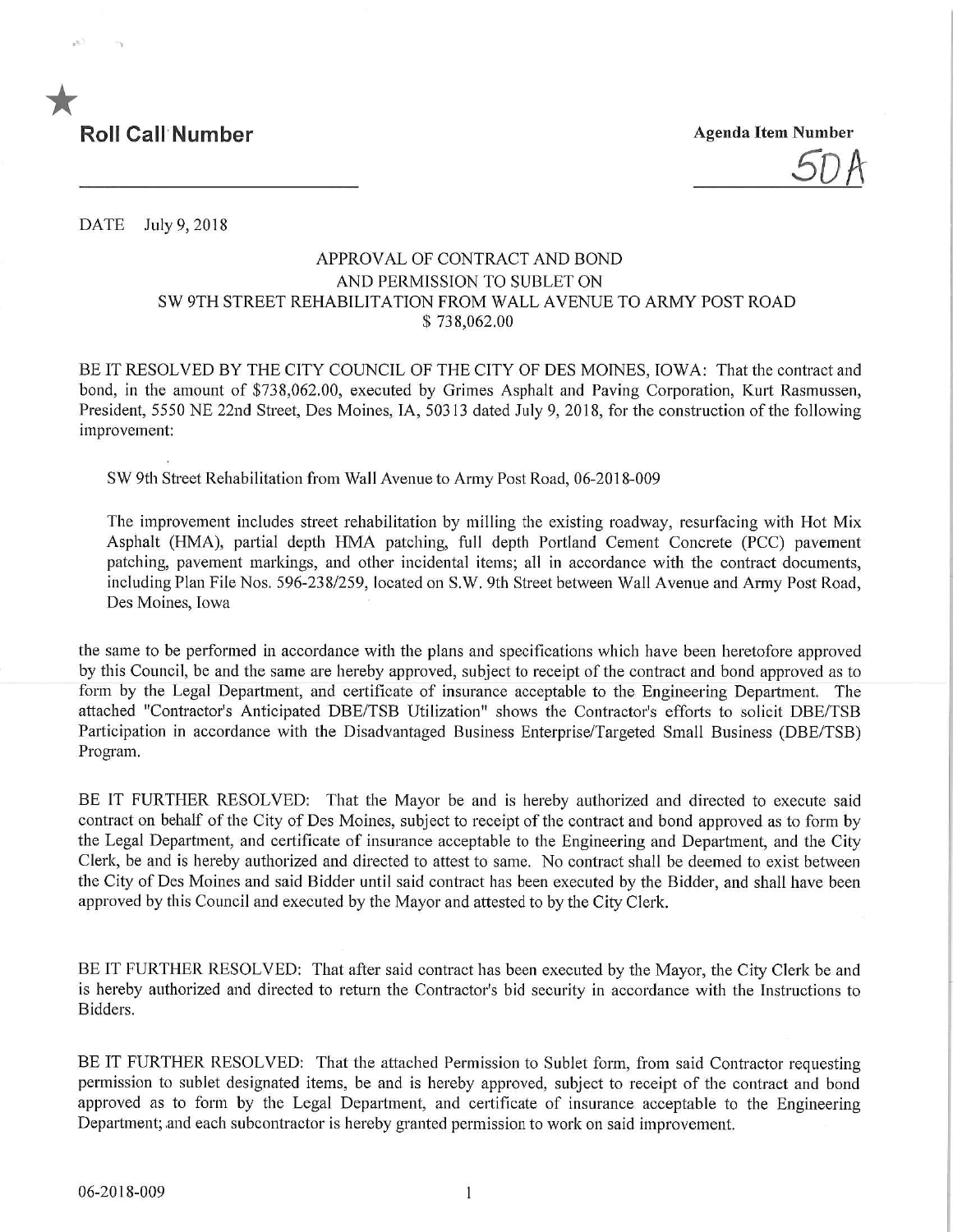

 $5DA$ 

DATE July 9, 2018

BE IT FURTHER RESOLVED: That the Des Moines Finance Director is hereby authorized to encumber this contract amount against the funds as identified below, and to acquire Builder's Risk Insurance, if appropriate, for the above referenced improvement.

| (City Council Communication Number | $18.362$ attached) |  |
|------------------------------------|--------------------|--|
|                                    |                    |  |

Moved by to adopt.

Willen

FORM APPROVED

 $\mathcal{V}_{\mathcal{L}^{\tau}}$ 

Kathleen Vanderpool Deputy City Attorney

Funding Source: 2018-2019 CIP, Page Street - 5, Arterial Pavement Rehabilitation, ST267, G. O. Bonds

| <b>COUNCIL ACTION</b> | <b>YEAS</b> | <b>NAYS</b> | <b>PASS</b> | <b>ABSENT</b>   | I, Diane Rauh.<br>certify that at |
|-----------------------|-------------|-------------|-------------|-----------------|-----------------------------------|
| <b>COWNIE</b>         |             |             |             |                 |                                   |
| <b>BOESEN</b>         |             |             |             |                 | above date, an                    |
| <b>COLEMAN</b>        |             |             |             |                 | adopted.                          |
| <b>GATTO</b>          |             |             |             |                 |                                   |
| <b>GRAY</b>           |             |             |             |                 | <b>IN WITNESS</b>                 |
| <b>MANDELBAUM</b>     |             |             |             |                 | and affixed m                     |
| WESTERGAARD           |             |             |             |                 |                                   |
| <b>TOTAL</b>          |             |             |             |                 |                                   |
| <b>MOTION CARRIED</b> |             |             |             | <b>APPROVED</b> |                                   |
|                       |             |             |             |                 |                                   |
|                       |             |             |             |                 |                                   |
|                       |             |             |             |                 |                                   |
|                       |             |             |             | Mayor           |                                   |

City Clerk of said City Council, hereby a meeting of the City Council, held on the nong other proceedings the above was

WHEREOF, I have hereunto set my hand y seal the day and year first above written.